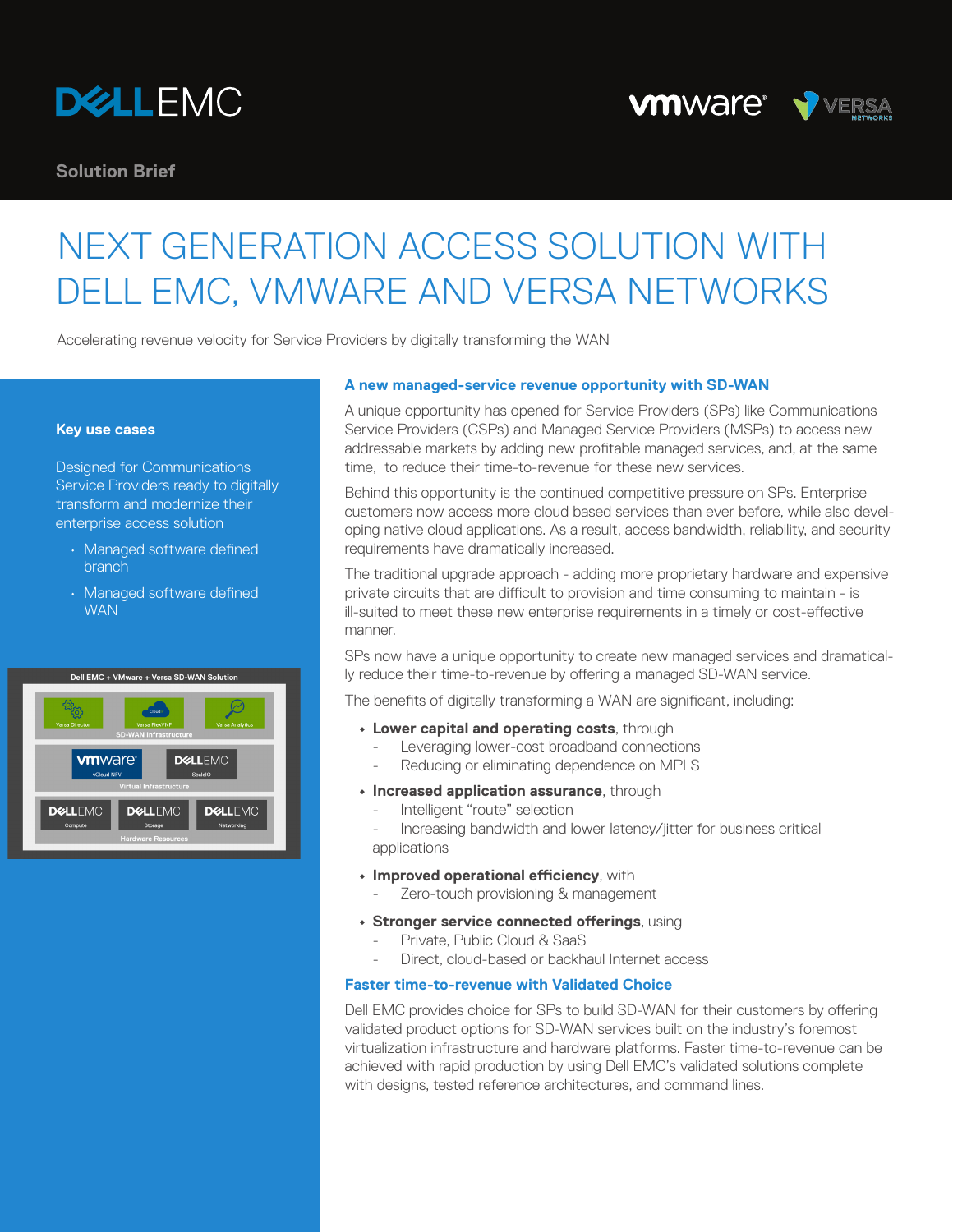### **SD-WAN reference architecture**

A reference architecture for a validated SD-WAN solution is now available. As the diagram on the following page illustrates, this reference architecture includes the following:

- Dell EMC PowerEdge R630, R730XD and R430 servers for data center controller, computer and storage
- Dell EMC Networking S6010-ON and S4048-ON switches for network infrastructure
- Dell EMC Embedded Box PC 5000 and PowerEdge R430 servers for vCPE
- VMware vCloud NFV for the Virtual Infrastructure Manager (VIM) layer and
- Versa Networks Cloud IP Platform for software defined WAN services.

The full version of the above reference architecture is available from your Dell EMC sales representative. Ask for "Dell EMC + VMware + Versa SD-WAN NFV Reference Architecture".

The reference architecture offers:

- **• Reduced engineering costs and time to production**.
- **• Higher confidence in deployability and scalability**.
- **• Practical system design** and recommended configurations, complete with actual command lines, and
- **• Guidance** to develop networking configurations capable of supporting a production deployment.

The designs and configurations in the architecture have been optimized and tested to verify system functionality and operational robustness.

#### **Validated SD-WAN components**

The foundation of this solution is the Dell EMC compute, storage and networking infrastructure, layered with VMware virtual infrastructure and Versa Networks SD-WAN infrastructure.

The Dell EMC server infrastructure includes the PowerEdge R630 two-socket rack server, which delivers 2U performance in a compact 1U chassis.

The Dell EMC networking infrastructure uses the Dell EMC Networking S6010-ON and S4048-ON switches for high density and high performance switching. Additional servers and switches are also supported, at difference performance and value points.

VMware vCloud NFV is a fully integrated, modular, multitenant NFV platform. It provides compute, storage, networking, management and operations capabilities. Tested components include NSX (providing virtual networking), vRealize Operations (providing operational insights and visibility), and vCloud Director (providing multi-tenacy management, provisioning and control of compute, network and storage services).

The Versa Networks Cloud IP Platform enables service providers to build a scalable managed SD-WAN service. This platform includes capabilities such as multi-tenancy, multiservice, elasticity and zero-touch provisioning including Versa FlexVNF, Director, and Analytics.

Versa FlexVNF software covers both the networking and security needs of the branch office, hub site and data center edge node, including SD-WAN functions and full carrier grade routing. It offers a wide range of basic and advanced security functions, such as stateful and next-generation firewall, secure web gateway, unified thread management (UTM), DDOS protection, antivirus intrusion protection, and domain name server security. FlexVNF's rich service offerings are especially impactful when deployed in a thin branch using centralized VMs, allowing SPs to more efficiently provision and maintain managed vCPE services from a centralized location.

Versa Director simplifies and automates the creation, delivery, management and operations of network and security services by providing integrated life-cycle management, orchestration and monitoring in a single application. Versa Analytics provides holistic visibility, base-lining, correlation and predictive analysis for network, application usage and security events.

#### **Conclusion**

Working together, Dell EMC, VMware and Versa Networks offer SPs a validated choice for developing a managed software defined WAN solution. Our solutions enable SPs to digitally transforming customers WAN to SD-WAN, creating new revenue services and accelerating time-to-revenue.

To learn more about SD-WAN from Dell EMC, contact your Dell EMC, VMware, or Versa Networks sales representative.